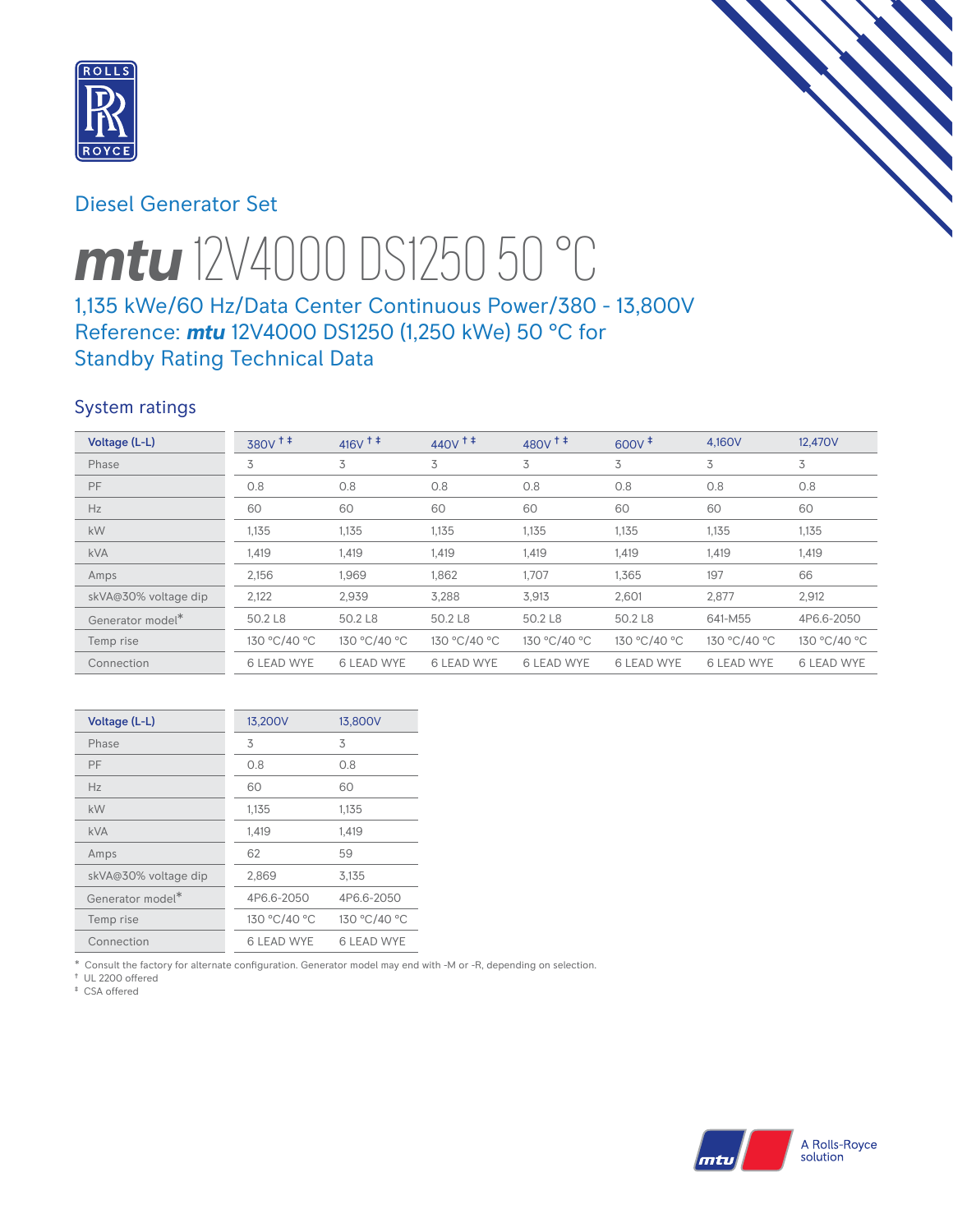# Certifications and standards

#### — Emissions

- EPA Tier 2 certified
- South Coast Air Quality Management District (SCAQMD)
- Generator set is designed and manufactured in facilities certified to standards ISO 9001:2008 and ISO 14001:2004
- Seismic certification optional
	- 2018 IBC certification
	- HCAI pre-approval
- UL 2200 optional (refer to *System ratings* for availability)
- CSA optional (refer to *System ratings* for availability)
	- CSA C22.2 No. 100
	- CSA C22.2 No. 14

# Standard features \*

- Single source supplier
- Global product support
- Two (2) Year/3,000 Hour Basic Limited Warranty
- 12V4000 diesel engine
	- 57.2 liter displacement
	- Common rail fuel injection
	- 4-cycle
- Complete range of accessories
- Cooling system
	- Integral set-mounted
	- Engine-driven fan

# Standard equipment \*

### Engine

- Air cleaners
- Oil pump
- Oil drain extension and shut-off valve
- Centrifugal oil filtration
- Closed crankcase ventilation
- Jacket water pump
- Inter cooler water pump
- Thermostat
- Blower fan and fan drive
- Radiator unit mounted
- Electric starting motor 24V
- Governor electronic isochronous
- Base structural steel
- SAE flywheel and bell housing
- Charging alternator 24V
- Battery box and cables
- Flexible fuel connectors
- Flexible exhaust connection
- EPA certified engine

### Generator

- NEMA MG1, IEEE, and ANSI standards compliance for temperature rise and motor starting
- Sustained short circuit current of up to 300% of the rated current for up to 10 seconds
- Self-ventilated and drip-proof
- Superior voltage waveform
- Performance Assurance Certification (PAC)
	- Generator set tested to ISO 8528-5 for transient response
	- Verified product design, quality and performance integrity
	- All engine systems are prototype and factory tested
- Power rating
	- Data Center Continuous Power (DCCP) rating is optimized for data center applications
	- Uptime Institute compliant for Tier III and IV data centers
	- No runtime limitation
	- 100% load factor
	- 10% overload available
	- Accepts rated load in one step per NFPA 110
- Generator
	- Brushless, rotating field generator
	- 2/3 pitch windings
	- Permanent Magnet Generator (PMG) supply to regulator
	- 300% short circuit capability
- Digital control panel(s)
	- UL recognized, CSA certified, NFPA 110
	- Complete system metering
	- LCD display
- Digital, solid state, volts-per-hertz regulator
- Brushless alternator with brushless pilot exciter
- 4 pole, rotating field
- 1-bearing, sealed
- Flexible coupling
- Full amortisseur windings
- 125% rotor balancing
- 3-phase voltage sensing
- $\pm$  0.25% voltage regulation no load to full load
- 100% of rated load one step
- 5% maximum total harmonic distortion

#### Digital control panel(s)

- Digital metering
- Engine parameters
- Generator protection functions
- Engine protection
- CANBus ECU communications
- Windows®-based software
- Multilingual capability
- Communications to remote annunciator
- Programmable input and output contacts
- UL recognized, CSA certified, CE approved
- Event recording
- IP 54 front panel rating with integrated gasket
- NFPA 110 compatible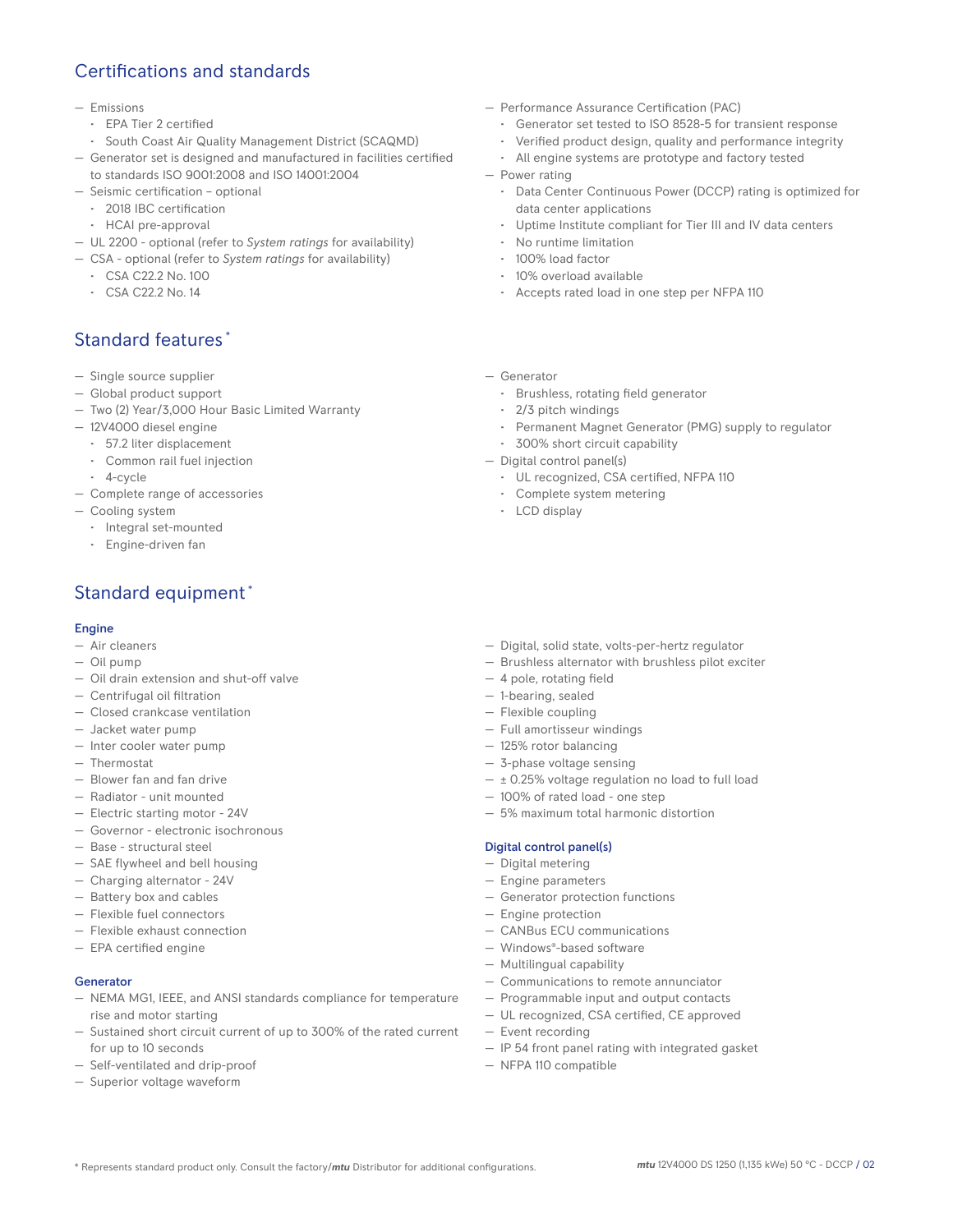# Application data

### Engine

| Manufacturer                         | mtu                           |
|--------------------------------------|-------------------------------|
| Model                                | 12V4000G14S                   |
| Type                                 | 4-cycle                       |
| Arrangement                          | $12-V$                        |
| Displacement: $L$ (in <sup>3</sup> ) | 57.2 (3,491)                  |
| Bore: cm (in)                        | 17 (6.69)                     |
| Stroke: cm (in)                      | 21(8.27)                      |
| Compression ratio                    | 16.5:1                        |
| Rated rpm                            | 1.800                         |
| Engine governor                      | electronic isochronous (ADEC) |
| Maximum power: kWm (bhp)             | 1,520 (2,038)                 |
| Steady state frequency band          | ± 0.25%                       |
| Air cleaner                          | dry                           |
|                                      |                               |

### Liquid capacity

| Total oil system: L (gal)             | 260 (68.7) |
|---------------------------------------|------------|
| Engine jacket water capacity: L (gal) | 160 (42.3) |
| After cooler water capacity: L (gal)  | 40 (10.6)  |
| System coolant capacity: L (gal)      | 583 (154)  |
|                                       |            |

### Electrical

| 24    |
|-------|
| 2.800 |
| 8D    |
|       |
|       |

### Fuel system

| Fuel supply connection size    | #16 JIC $37^\circ$ female |
|--------------------------------|---------------------------|
|                                | 1" NPT adapter provided   |
| Fuel return connection size    | #16 JIC $37^\circ$ female |
|                                | 1" NPT adapter provided   |
| Maximum fuel lift: m (ft)      | 1(3)                      |
| Recommended fuel               | diesel #2                 |
| Total fuel flow: L/hr (gal/hr) | 960 (254)                 |
|                                |                           |

### Fuel consumption

| At 100% of power rating: L/hr (gal/hr)<br>At 75% of power rating: L/hr (gal/hr)<br>At 50% of power rating: L/hr (gal/hr) | 309 (81.5)<br>238 (62.9)<br>176 (46.4) |
|--------------------------------------------------------------------------------------------------------------------------|----------------------------------------|
| Cooling - radiator system                                                                                                |                                        |
| Ambient capacity of radiator: °C (°F)<br>Maximum restriction of cooling air: intake                                      | 50 (122)                               |
| and discharge side of radiator: kPa (in. H <sub>2</sub> 0)                                                               | 0.12(0.5)                              |
| Water pump capacity: L/min (gpm)                                                                                         | 1,117(295)                             |
| After cooler pump capacity: L/min (gpm)                                                                                  | 583 (154)                              |
| Heat rejection to coolant: kW (BTUM)                                                                                     | 504 (28,662)                           |
| Heat rejection to after cooler: kW (BTUM)                                                                                | 333 (18,937)                           |
| Heat radiated to ambient: kW (BTUM)                                                                                      | 149 (8,450)                            |
| Fan power: kW (hp)                                                                                                       | 36.7 (49.2)                            |
| Air requirements                                                                                                         |                                        |
| Aspirating: *m <sup>3</sup> /min (SCFM)                                                                                  | 126 (4,450)                            |
| Air flow required for radiator                                                                                           |                                        |
| cooled unit: *m <sup>3</sup> /min (SCFM)                                                                                 | 1,416 (49,997)                         |
| Remote cooled applications; air flow required for                                                                        |                                        |
| dissipation of radiated generator set heat for a                                                                         |                                        |
| maximum of 25 °F rise: *m <sup>3</sup> /min (SCFM)                                                                       | 543 (19,293)                           |
| * Air density = 1.184 kg/m <sup>3</sup> (0.0739 lbm/ft <sup>3</sup> )                                                    |                                        |
| <b>Exhaust system</b>                                                                                                    |                                        |
| Gas temperature (stack): °C (°F)                                                                                         | 400 (752)                              |
| Gas volume at stack temperature: m <sup>3</sup> /min (CFM)                                                               | 306 (10,806)                           |

| Maximum allowable back pressure at                          |  |  |           |  |
|-------------------------------------------------------------|--|--|-----------|--|
| outlet of engine, before piping: kPa (in. H <sub>2</sub> 0) |  |  | 8.5(34.1) |  |